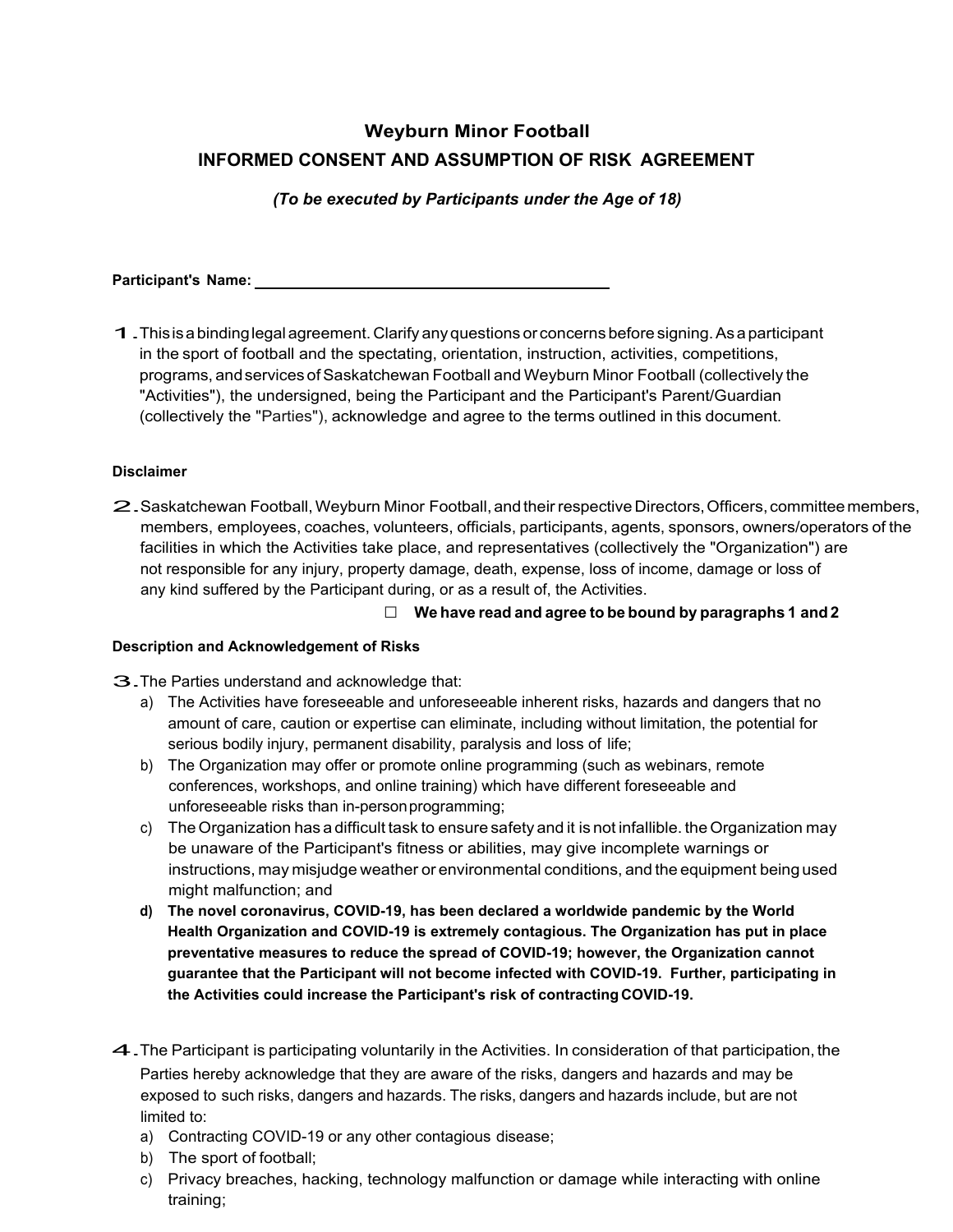- d) Executing strenuous and demanding physical techniques;
- e) Dryland training including weights, running, bands, and massage;
- f) Vigorous physical exertion, strenuous cardiovascular workouts and rapid movements;
- g) Exerting and stretching various muscle groups;
- h) Physical contact with other participants;
- i) Failure to act safely or within my own ability or designated areas;
- j) Other sport specific injuries;
- k) The failure to properly use any piece of equipment or from the mechanical failure of any piece of equipment;
- I) Serious injury to virtually all bones, joints, ligaments, muscles, tendons and other aspects of my body or to my general healthand well-being;
- m) Abrasions, sprains, strains, fractures, or dislocations;
- n) Concussion or other head injuries, including but not limited to, closed head injury or blunt head trauma;
- o) Spinal cord injuries which may render me permanently paralyzed;
- p) Negligence of other persons, including other spectators or, participants, or employees; and
- q) Travel to and from competitive events and associated non-competitive events which are an integral part of the Activities.

#### □ **We have read and agree to be bound by paragraphs 3 and 4**

#### **Terms**

5. In consideration of the Organization allowing the Participant to participate in the Activities, the Parties agree:

- a) That when the Participant practices or trains in their own space, the Parties are responsible for the Participant's surroundings and the location and equipment that is selected for the Participant;
- b) That the Participant's mental and physical condition is appropriate to participate in the Activities and the Parties assume all risks related to the Participant's mental and physical condition;
- c) To comply with the rules and regulations for participation in the Activities;
- d) To comply with the rules of the facility or equipment;
- e) That if the Participant observes an unusual significant hazard or risk, the Participant will remove themselves from participation and bring their observations to a representative of the Organization immediately;
- f) The risks associated with the Activities are increased when the Participant is impaired and the Participant will not participate if impaired in any way;
- g) That it is their sole responsibility to assess whether any Activities are too difficult for the Participant. By the Participant commencing an Activity, they acknowledge and accept the suitability and conditions of the Activity;
- h) That COVID-19 is contagious in nature and the Participant may be exposed to, or infected by, COVID-19 and such exposure may result in personal injury, illness, permanent disability, or death; and